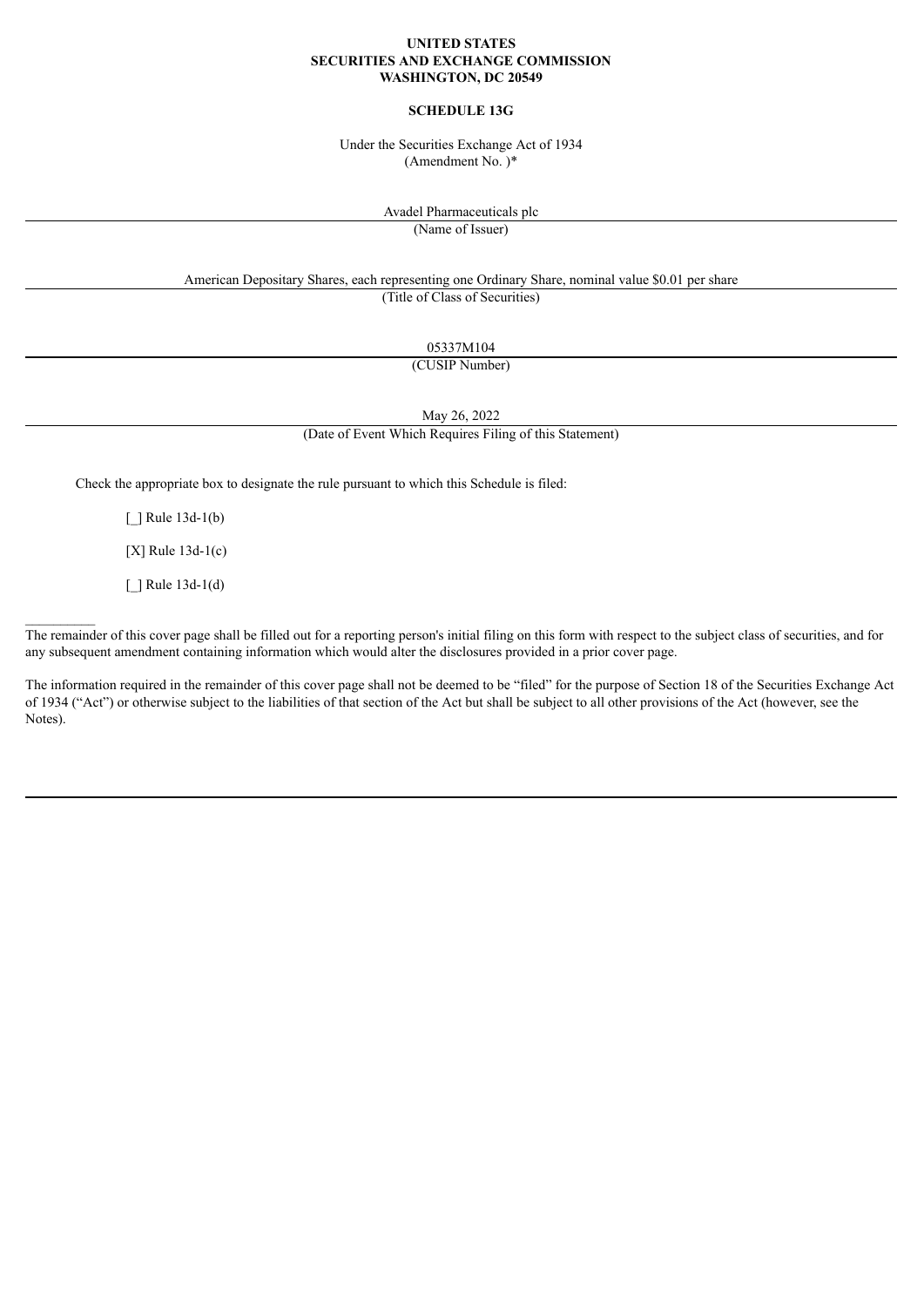| 1.                                                                | NAME OF REPORTING PERSONS<br>I.R.S. IDENTIFICATION NOS. OF ABOVE PERSONS (ENTITIES ONLY) |                                        |  |  |  |
|-------------------------------------------------------------------|------------------------------------------------------------------------------------------|----------------------------------------|--|--|--|
|                                                                   | Kevin Kotler                                                                             |                                        |  |  |  |
| 2.                                                                | CHECK THE APPROPRIATE BOX IF A MEMBER OF A GROUP (SEE INSTRUCTIONS)                      | $(a)$ $\Box$<br>(b) [X]                |  |  |  |
| 3.                                                                | <b>SEC USE ONLY</b>                                                                      |                                        |  |  |  |
| 4.                                                                | CITIZENSHIP OR PLACE OF ORGANIZATION                                                     |                                        |  |  |  |
|                                                                   | United States of America                                                                 |                                        |  |  |  |
| NUMBER OF SHARES BENEFICIALLY OWNED BY EACH REPORTING PERSON WITH |                                                                                          |                                        |  |  |  |
| 5 <sub>1</sub>                                                    | <b>SOLE VOTING POWER</b>                                                                 |                                        |  |  |  |
|                                                                   | 3,440,212                                                                                |                                        |  |  |  |
| 6.                                                                | <b>SHARED VOTING POWER</b>                                                               |                                        |  |  |  |
|                                                                   | $\overline{0}$                                                                           |                                        |  |  |  |
| 7.                                                                | SOLE DISPOSITIVE POWER                                                                   |                                        |  |  |  |
|                                                                   | 3,440,212                                                                                |                                        |  |  |  |
| 8.                                                                | SHARED DISPOSITIVE POWER                                                                 |                                        |  |  |  |
|                                                                   | $\boldsymbol{0}$                                                                         |                                        |  |  |  |
| 9.                                                                | AGGREGATE AMOUNT BENEFICIALLY OWNED BY EACH REPORTING PERSON                             |                                        |  |  |  |
|                                                                   | 3,440,212                                                                                |                                        |  |  |  |
| 10.                                                               | CHECK BOX IF THE AGGREGATE AMOUNT IN ROW (9) EXCLUDES CERTAIN SHARES (SEE INSTRUCTIONS)  | $\begin{bmatrix} 1 \\ 1 \end{bmatrix}$ |  |  |  |
| 11.                                                               | PERCENT OF CLASS REPRESENTED BY AMOUNT IN ROW (9)                                        |                                        |  |  |  |
|                                                                   | 5.8%                                                                                     |                                        |  |  |  |
| 12.                                                               | TYPE OF REPORTING PERSON (SEE INSTRUCTIONS)                                              |                                        |  |  |  |
|                                                                   | $\hbox{IN}$                                                                              |                                        |  |  |  |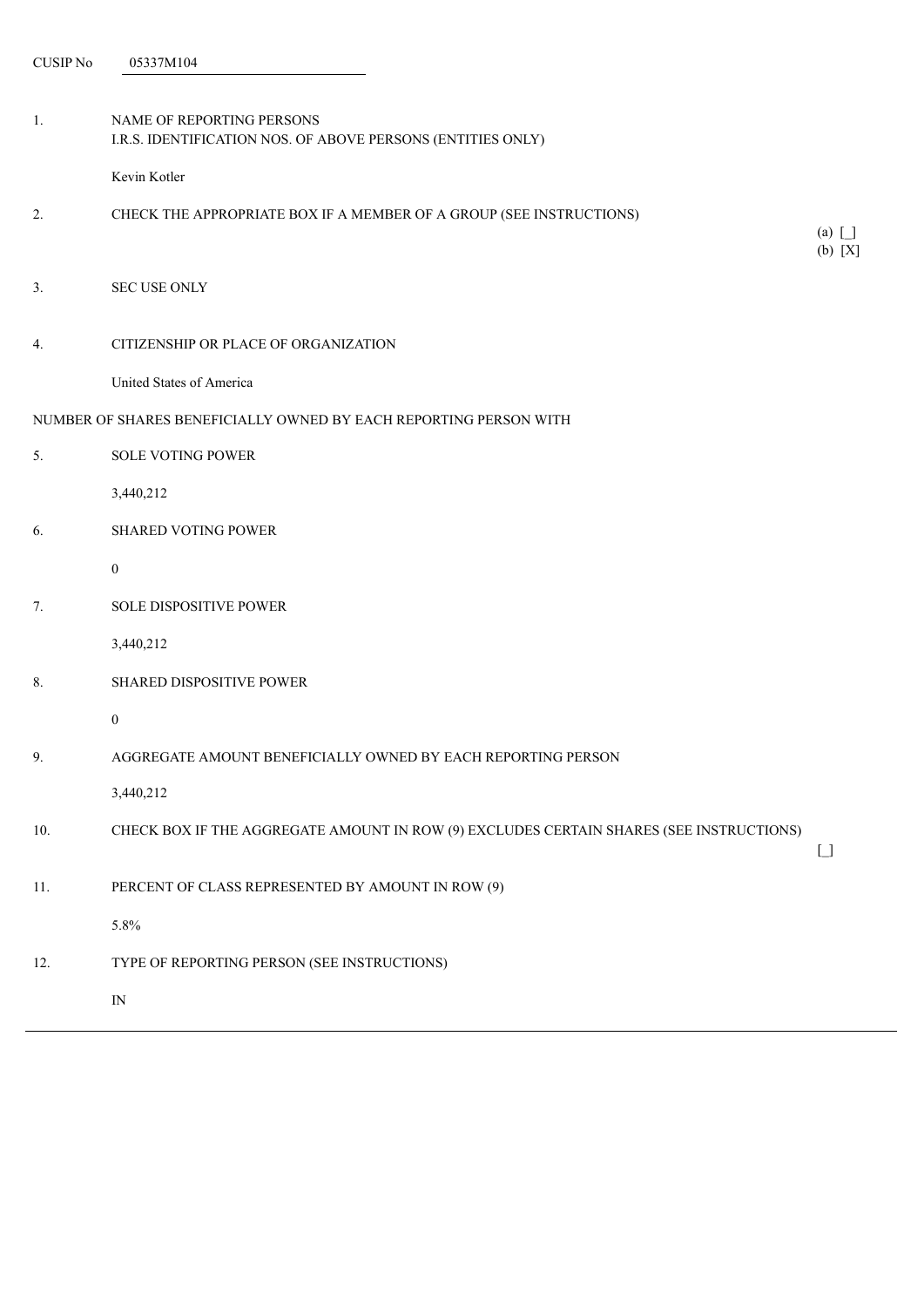| <b>CUSIP No</b> |         | 05337M104                                                                                                                             |
|-----------------|---------|---------------------------------------------------------------------------------------------------------------------------------------|
|                 |         |                                                                                                                                       |
| Item 1.         | $(a)$ . | Name of Issuer:                                                                                                                       |
|                 |         | Avadel Pharmaceuticals plc                                                                                                            |
|                 | (b).    | Address of Issuer's Principal Executive Offices:                                                                                      |
|                 |         | 10 Earlsfort Terrace<br>Dublin 2 D02 T380<br>Ireland                                                                                  |
| Item 2.         | $(a)$ . | Name of Person Filing:                                                                                                                |
|                 |         | Kevin Kotler                                                                                                                          |
|                 | $(b)$ . | Address of Principal Business Office, or if None, Residence:                                                                          |
|                 |         | Kevin Kotler<br>c/o Broadfin Holdings, LLC<br>200 Broadhollow Road, Suite 207<br>Melville, New York 11747<br>United States of America |
|                 | (c)     | Citizenship:                                                                                                                          |
|                 |         | Kevin Kotler - United States of America                                                                                               |
|                 | $(d)$ . | Title of Class of Securities:                                                                                                         |
|                 |         | American Depositary Shares, each representing one Ordinary Share, nominal value \$0.01 per share                                      |
|                 | $(e)$ . | <b>CUSIP Number:</b>                                                                                                                  |
|                 |         | 05337M104                                                                                                                             |
| Item 3.         |         | If this Statement is filed pursuant to ss.240.13d-1(b) or 240.13d-2(b), or (c), check whether the person filing is a                  |
|                 | (a)     | Broker or dealer registered under Section 15 of the Exchange Act (15 U.S.C. 78c).<br>$\begin{bmatrix} 1 \\ 1 \end{bmatrix}$           |
|                 | (b)     | Bank as defined in Section 3(a)(6) of the Exchange Act (15 U.S.C. 78c).<br>$\begin{bmatrix} 1 \\ 1 \end{bmatrix}$                     |
|                 | (c)     | Insurance company as defined in Section 3(a)(19) of the Exchange Act (15 U.S.C. 78c).<br>$\begin{bmatrix} 1 \\ 1 \end{bmatrix}$       |
|                 |         |                                                                                                                                       |
|                 | (d)     | Investment company registered under Section 8 of the Investment Company Act of 1940 (15 U.S.C. 80a-8).<br>$\Box$                      |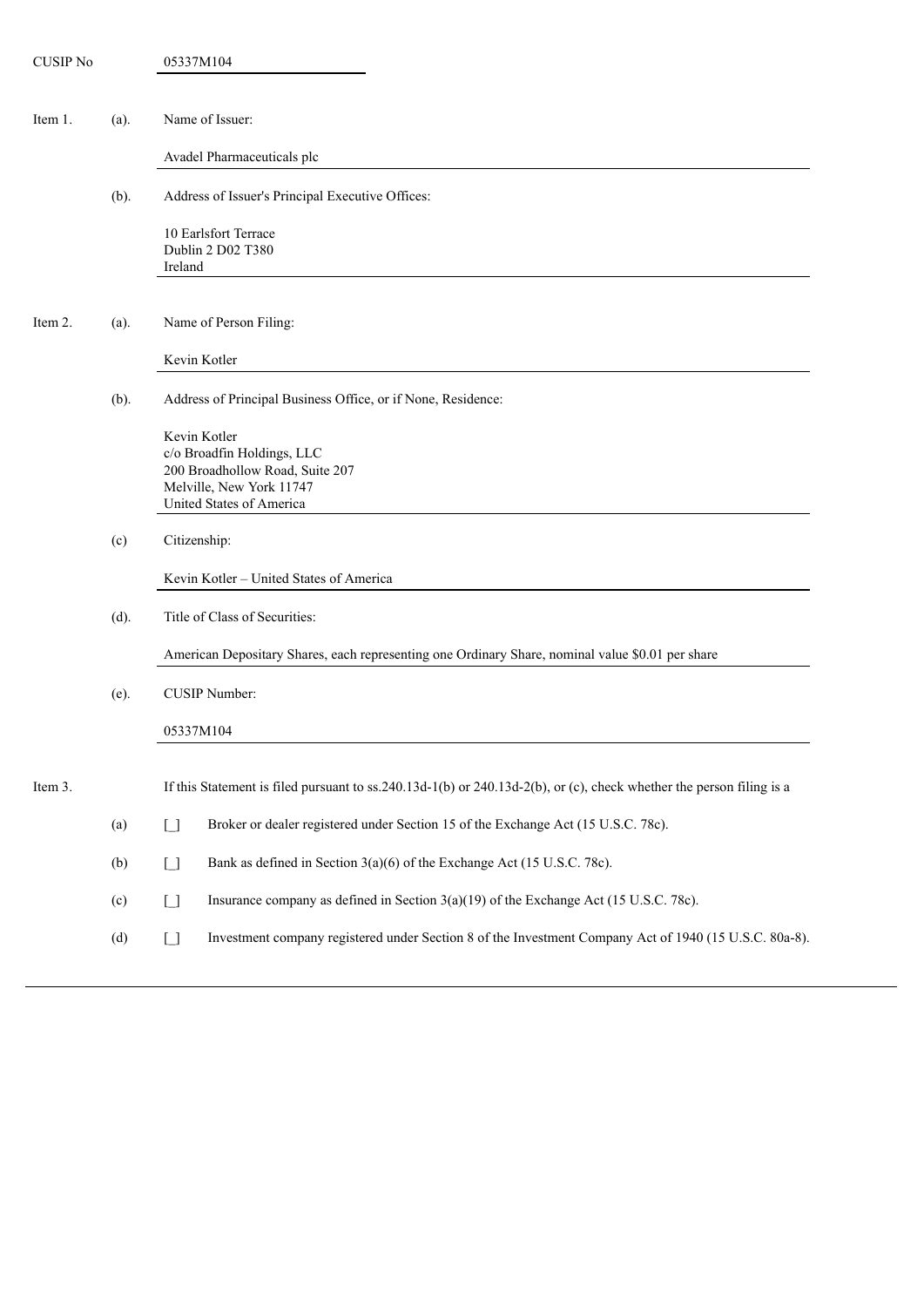- (e)  $\boxed{\ }$  An investment adviser in accordance with § 240.13d-1(b)(1)(ii)(E);
- (f)  $\Box$  An employee benefit plan or endowment fund in accordance with § 240.13d-1(b)(1)(ii)(F);
- (g)  $\Box$  A parent holding company or control person in accordance with Rule 13d-1(b)(1)(ii)(G);
- (h) [] A savings association as defined in Section 3(b) of the Federal Deposit Insurance Act (12 U.S.C.1813);
- (i)  $\begin{bmatrix} 1 \end{bmatrix}$  A church plan that is excluded from the definition of an investment company under Section 3(c)(14) of the Investment Company Act of 1940 (15 U.S.C. 80a-3);
- (i)  $\qquad$  [] Group, in accordance with s.240.13d-1(b)(1)(ii)(J).

#### Item 4. Ownership.

Provide the following information regarding the aggregate number and percentage of the class of securities of the issuer identified in Item 1.

(a) Amount beneficially owned:

Kevin Kotler – 3,440,212

(b) Percent of class:

Kevin Kotler – 5.8%

- (c) Number of shares as to which the person has:
	- (i) Sole power to vote or to direct the vote

Kevin Kotler – 3,440,212

(ii) Shared power to vote or to direct the vote

Kevin Kotler – 0

(iii) Sole power to dispose or to direct the disposition of

Kevin Kotler – 3,440,212

(iv) Shared power to dispose or to direct the disposition of

Kevin Kotler  $-0$ 

## Item 5. Ownership of Five Percent or Less of a Class.

If this statement is being filed to report the fact that as of the date hereof the reporting person has ceased to be the beneficial owner of more than five percent of the class of securities, check the following [ ].

N/A

Item 6. Ownership of More Than Five Percent on Behalf of Another Person.

If any other person is known to have the right to receive or the power to direct the receipt of dividends from, or the proceeds from the sale of, such securities, a statement to that effect should be included in response to this item and, if such interest relates to more than five percent of the class, such person should be identified. A listing of the shareholders of an investment company registered under the Investment Company Act of 1940 or the beneficiaries of employee benefit plan, pension fund or endowment fund is not required.

N/A

Item 7. Identification and Classification of the Subsidiary Which Acquired the Security Being Reported on by the Parent Holding Company.

If a parent holding company or control person has filed this schedule, pursuant to Rule  $\S 240.13d-1(b)(1)(ii)(G)$ , so indicate under Item  $3(g)$  and attach an exhibit stating the identity and the Item 3 classification of the relevant subsidiary. If a parent holding company or control person has filed this schedule pursuant to Rule 13d-1(c) or Rule 13d-1(d), attach an exhibit stating the identification of the relevant subsidiary.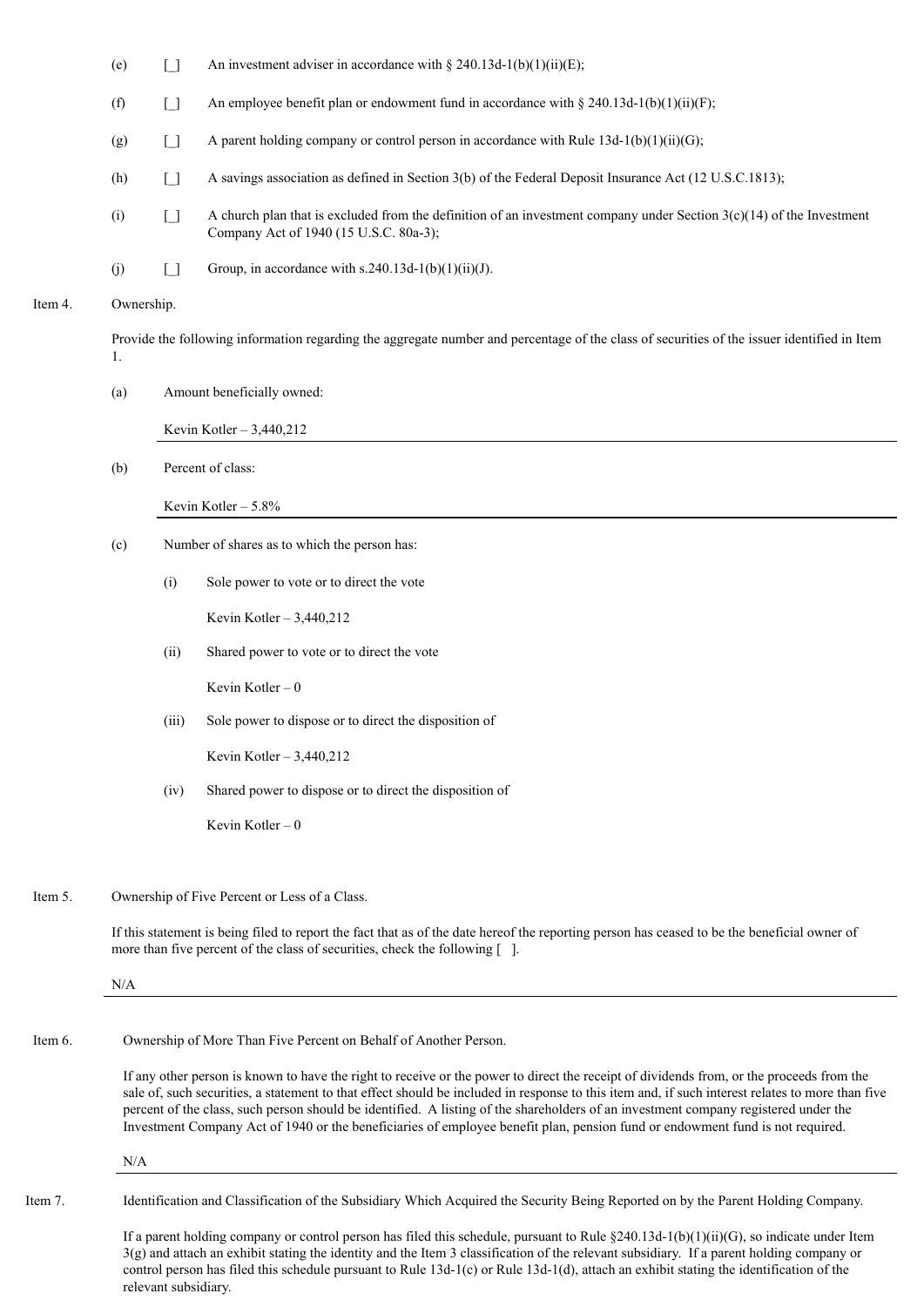| Item 8.     | Identification and Classification of Members of the Group.                                                                                                                                                                                                                                                                                                                                                                                                                             |
|-------------|----------------------------------------------------------------------------------------------------------------------------------------------------------------------------------------------------------------------------------------------------------------------------------------------------------------------------------------------------------------------------------------------------------------------------------------------------------------------------------------|
|             | If a group has filed this schedule pursuant to §240.13d-1(b)(1)(ii)(J), so indicate under Item 3(j) and attach an exhibit stating the identity<br>and Item 3 classification of each member of the group. If a group has filed this schedule pursuant to $\S 240.13d-1(c)$ or $\S 240.13d-1(d)$ ,<br>attach an exhibit stating the identity of each member of the group.                                                                                                                |
|             | N/A                                                                                                                                                                                                                                                                                                                                                                                                                                                                                    |
| Item 9.     | Notice of Dissolution of Group.                                                                                                                                                                                                                                                                                                                                                                                                                                                        |
|             | Notice of dissolution of a group may be furnished as an exhibit stating the date of the dissolution and that all further filings with respect<br>to transactions in the security reported on will be filed, if required, by members of the group, in their individual capacity. See Item 5.                                                                                                                                                                                            |
|             | N/A                                                                                                                                                                                                                                                                                                                                                                                                                                                                                    |
| Item $10$ . | Certification.                                                                                                                                                                                                                                                                                                                                                                                                                                                                         |
|             | By signing below I certify that, to the best of my knowledge and belief, the securities referred to above were not acquired and are<br>not held for the purpose of or with the effect of changing or influencing the control of the issuer of the securities and were not<br>acquired and are not held in connection with or as a participant in any transaction having that purpose or effect, other than<br>activities solely in connection with a nomination under $\S$ 240.14a-11. |